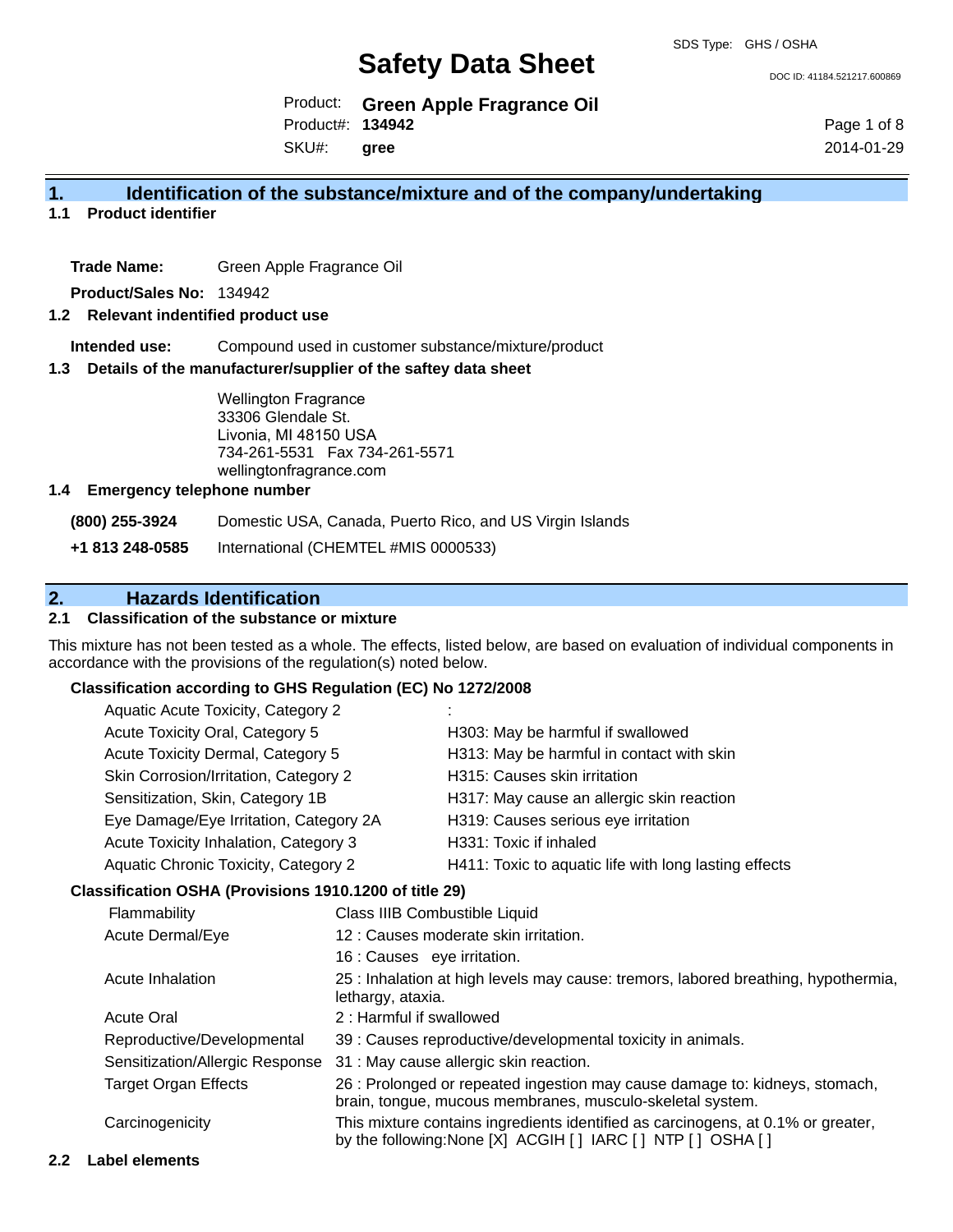Product: **Green Apple Fragrance Oil**

Product#: **134942**

SKU#: **gree**

Page 2 of 8 2014-01-29

DOC ID: 41184.521217.600869

## **Labelling (REGULATION (EC) No 1272/2008)**

## **Hazard pictograms**





## **Signal Word: Danger, Warning**

## **Hazard statments**

| H <sub>303</sub>  | May be harmful if swallowed                     |
|-------------------|-------------------------------------------------|
| H313              | May be harmful in contact with skin             |
| H <sub>315</sub>  | Causes skin irritation                          |
| H317              | May cause an allergic skin reaction             |
| H <sub>3</sub> 19 | Causes serious eye irritation                   |
| H <sub>331</sub>  | Toxic if inhaled                                |
| H411              | Toxic to aquatic life with long lasting effects |

## **Precautionary Statements**

### **Prevention:**

| P <sub>2</sub> 33    | Keep container tightly closed                                                                                                    |
|----------------------|----------------------------------------------------------------------------------------------------------------------------------|
| P <sub>264</sub>     | Wash hands thoroughly after handling                                                                                             |
| P <sub>271</sub>     | Use only outdoors or in a well-ventilated area                                                                                   |
| P <sub>272</sub>     | Contaminated work clothing should not be allowed out of the workplace                                                            |
| P <sub>273</sub>     | Avoid release to the environment                                                                                                 |
| <b>Response:</b>     |                                                                                                                                  |
| $P302 + P352$        | IF ON SKIN: Wash with soap and water                                                                                             |
| $P304 + P340$        | IF INHALED: Remove victim to fresh air and keep at rest in a position comfortable for<br>breathing                               |
| $P305 + P351 + P338$ | IF IN EYES: Rinse cautiously with water for several minutes Remove contact lenses if<br>present and easy to do. continue rinsing |
| P311                 | Call a POISON CENTER or doctor/physician                                                                                         |
| P312                 | Call a POISON CENTER or doctor/physician if you feel unwell                                                                      |
| $P333 + P313$        | If skin irritation or a rash occurs: Get medical advice/attention                                                                |
| $P337 + P313$        | If eye irritation persists: Get medical advice/attention                                                                         |
| P362                 | Take off contaminated clothing and wash before reuse                                                                             |
| P363                 | Wash contaminated clothing before reuse                                                                                          |
| P391                 | <b>Collect Spillage</b>                                                                                                          |
|                      |                                                                                                                                  |

# **2.3 Other Hazards**

## **no data available**

# **3. Composition/Information on Ingredients**

# **3.1 Mixtures**

This product is a complex mixture of ingredients, which contains among others the following substance(s), presenting a health or environmental hazard within the meaning of the UN Globally Harmonized System of Classification and Labeling of Chemicals (GHS):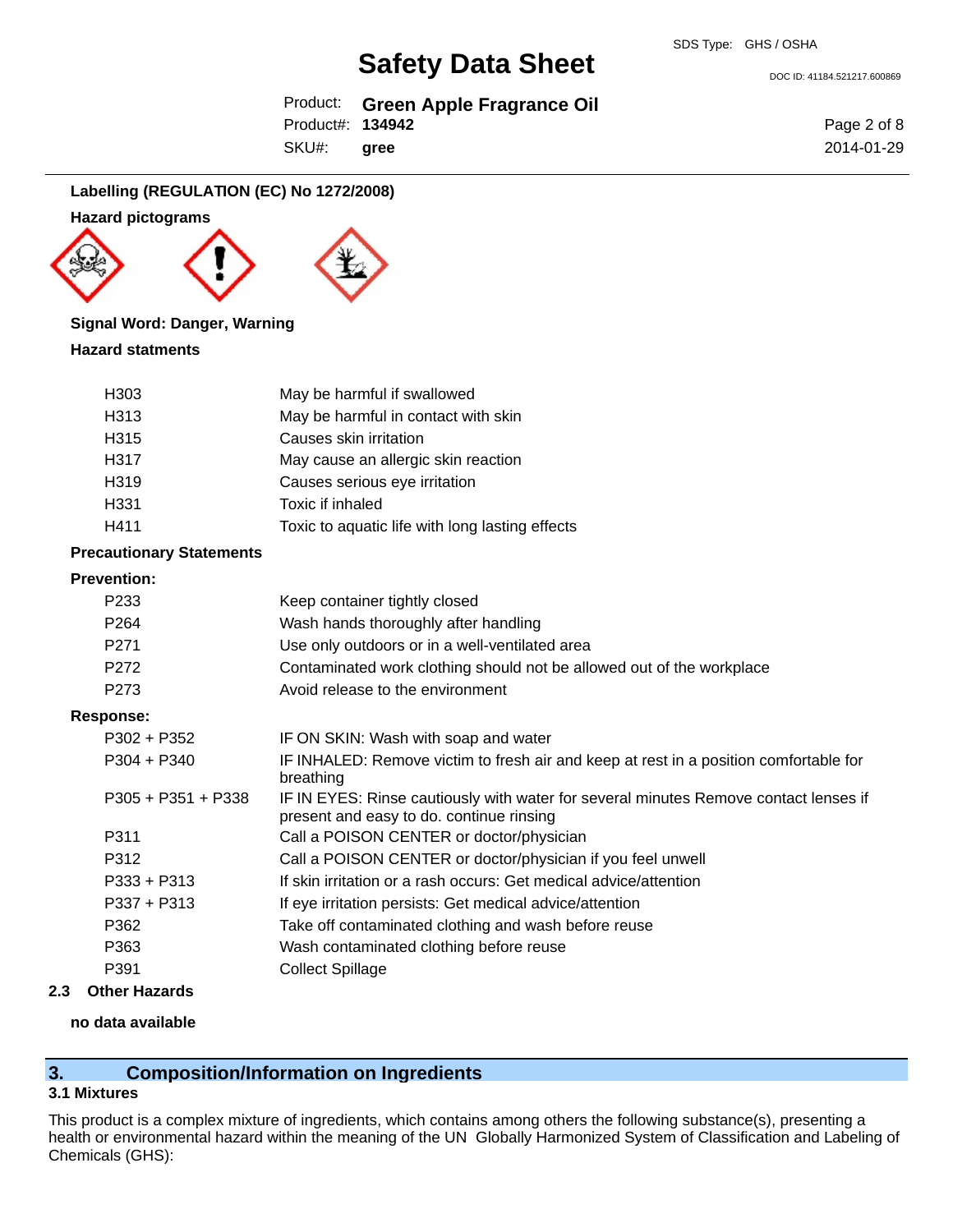DOC ID: 41184.521217.600869

Page 3 of 8 2014-01-29

|                       |                                    |                                |                                                    | DOC ID: 4118               |  |
|-----------------------|------------------------------------|--------------------------------|----------------------------------------------------|----------------------------|--|
|                       |                                    | Product:<br>Product#:<br>SKU#: | <b>Green Apple Fragrance Oil</b><br>134942<br>gree |                            |  |
| CAS#<br>Ingredient    | EC#                                | Conc.<br>Range                 | <b>GHS Classification</b>                          | <b>OSHA Classification</b> |  |
| 84-66-2               | 201-550-6                          | 20 - 30 %                      | H316                                               |                            |  |
| Diethyl phthalate     |                                    |                                |                                                    |                            |  |
| $88 - 41 - 5$         | 201-828-7                          | $5 - 10%$                      | H227; H303; H316; H411                             | 12, 2                      |  |
|                       | 2-t-Butylcyclohexyl acetate        |                                |                                                    |                            |  |
| 6259-76-3             | 228-408-6                          | $5 - 10%$                      | H315; H317; H319; H410                             | 11, 15                     |  |
| Hexyl salicylate      |                                    |                                |                                                    |                            |  |
| 104-67-6              | 203-225-4                          | $5 - 10%$                      | H316; H412                                         | 11                         |  |
|                       | gamma-Undecalactone                |                                |                                                    |                            |  |
| 142-19-8              | 205-527-1                          | $5 - 10%$                      | H227; H301; H311; H316; H331; H412                 | 11, 15, 3                  |  |
| Allyl heptanoate      |                                    |                                |                                                    |                            |  |
| $140 - 11 - 4$        | 205-399-7                          | $2 - 5%$                       | H227; H303; H316                                   | 15, 25, 26, 31, 39         |  |
| Benzyl acetate        |                                    |                                |                                                    |                            |  |
| 151-05-3              | 205-781-3                          | $2 - 5%$                       | H303; H316; H412                                   | 11, 15                     |  |
|                       | 1,1-Dimethyl-2-phenylethyl acetate |                                |                                                    |                            |  |
| 21145-77-7            | 244-240-6                          | $2 - 5%$                       | H302; H410                                         | 11, 15, 2                  |  |
|                       | Acetyl hexamethyl tetralin         |                                |                                                    |                            |  |
| $127 - 41 - 3$        | 204-841-6                          | $2 - 5%$                       | H316                                               | 11, 15                     |  |
| alpha-lonone          |                                    |                                |                                                    |                            |  |
| 128-37-0              | 204-881-4                          | $2 - 5%$                       | H316; H410                                         |                            |  |
|                       | <b>Butylated hydroxytoluene</b>    |                                |                                                    |                            |  |
| 141-97-9              | 205-516-1                          | $1 - 2%$                       | H227; H303; H316                                   |                            |  |
|                       | Ethyl acetoacetate                 |                                |                                                    |                            |  |
| 1335-66-6             | 215-638-7                          | $1 - 2%$                       | H227; H303; H316; H317; H319; H412                 |                            |  |
| <b>IsoCycloCitral</b> |                                    |                                |                                                    |                            |  |
| 150-84-5              | 205-775-0                          | $1 - 2%$                       | H315; H411                                         | 11, 15                     |  |
| Citronellyl acetate   |                                    |                                |                                                    |                            |  |
| 106-24-1              | 203-377-1                          | $1 - 2%$                       | H303; H315                                         | 11, 15, 31                 |  |

*Geraniol*

See Section 16 for full text of GHS classification codes

Total Hydrocarbon Content  $(\% w/w) = 0.00$ 

| <b>First Aid Measures</b><br>$\overline{4}$ .                      |                                                                                                               |
|--------------------------------------------------------------------|---------------------------------------------------------------------------------------------------------------|
| <b>Description of first aid measures</b><br>4.1                    |                                                                                                               |
| Inhalation:                                                        | Remove from exposure site to fresh air and keep at rest.<br>Obtain medical advice.                            |
| Eye Exposure:                                                      | Flush immediately with water for at least 15 minutes.<br>Contact physician if symptoms persist.               |
| <b>Skin Exposure:</b>                                              | Remove contaminated clothes. Wash thoroughly with water (and soap).<br>Contact physician if symptoms persist. |
| Ingestion:                                                         | Rinse mouth with water and obtain medical advice.                                                             |
| Most important symptoms and effects, both acute and delayed<br>4.2 |                                                                                                               |

**Symptoms:** no data available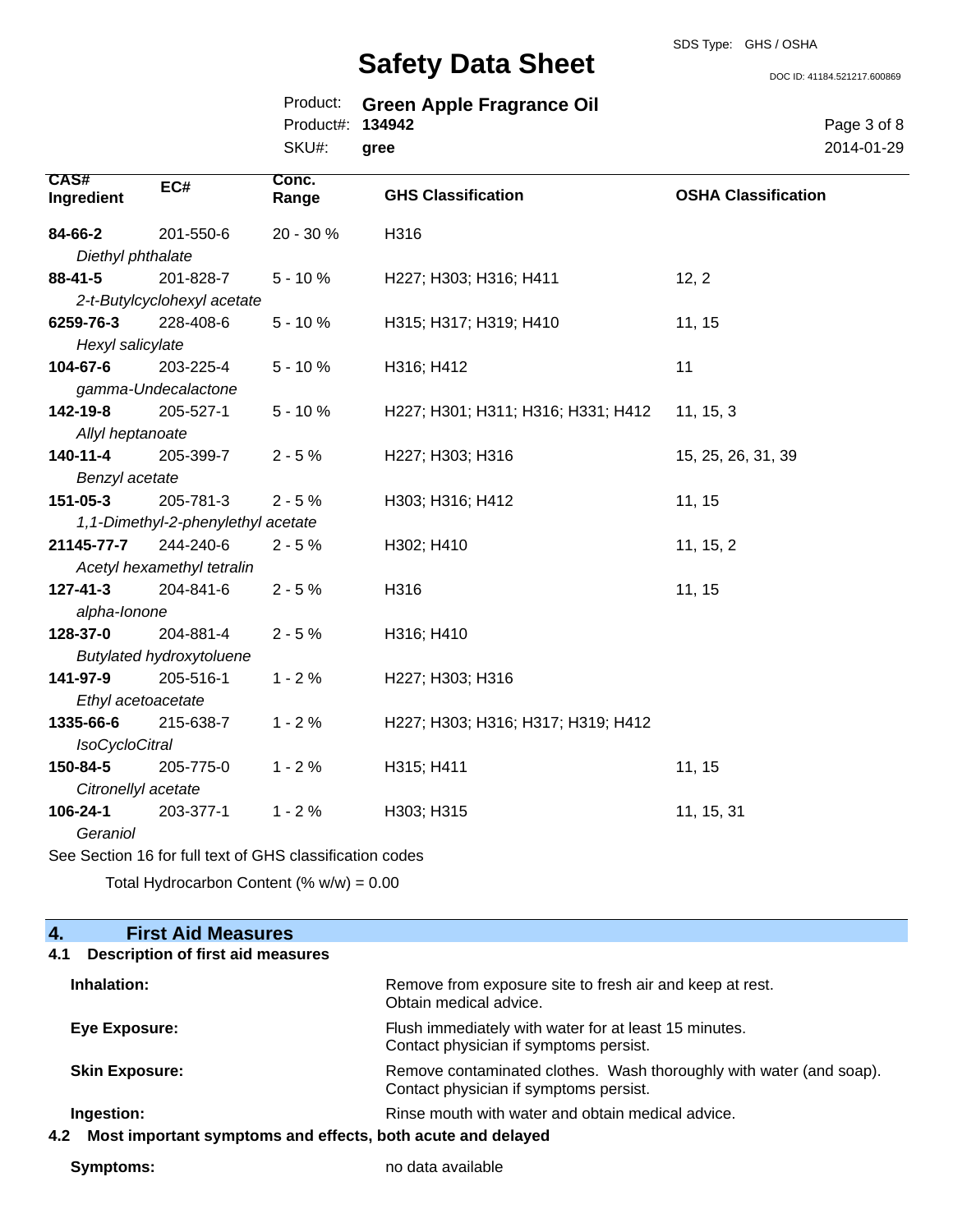## SDS Type: GHS / OSHA **Safety Data Sheet**

Page 4 of 8 2014-01-29

DOC ID: 41184.521217.600869

Product: **Green Apple Fragrance Oil** Product#: **134942**

SKU#: **gree**

- **Risks:** Risks: Refer to Section 2.2 "Hazard Statements"
- **4.3 Indication of any immediate medical attention and special treatment needed**

**Treatment: Refer to Section 2.2 "Response"** 

| <u>J.</u><br><b>FIFFIQUULLY URGSULES</b>                       |                                                   |  |
|----------------------------------------------------------------|---------------------------------------------------|--|
| <b>Extinguishing media</b><br>5.1                              |                                                   |  |
| Suitable:                                                      | Carbon dioxide (CO2), Dry chemical, Foam          |  |
| <b>Unsuitable</b>                                              | Do not use a direct water jet on burning material |  |
| 5.2 Special hazards arising from the substance or mixture      |                                                   |  |
| During fire fighting:<br><b>Advice for firefighters</b><br>5.3 | Water may be ineffective                          |  |
| <b>Further information:</b>                                    | Standard procedure for chemical fires             |  |

## **6. Accidental Release Measures**

**5. Fire-Fighting measures**

### **6.1 Personal precautions, protective equipment and emergency procedures**

Avoid inhalation and contact with skin and eyes. A self-contained breathing apparatus is recommended in case of a major spill.

### **6.2 Environmental precautions**

Keep away from drains, soil, and surface and groundwater.

### **6.3 Methods and materials for containment and cleaning up**

Clean up spillage promptly. Remove ignition sources. Provide adequate ventilation. Avoid excessive inhalation of vapors. Gross spillages should be contained by use of sand or inert powder and disposed of according to the local regulations.

### **6.4 Reference to other sections**

Not Applicable

# **7. Handling and Storage**

## **7.1 Precautions for safe handling**

Apply according to good manufacturing and industrial hygiene practices with proper ventilation. Do not drink, eat or smoke while handling. Respect good personal hygiene.

### **7.2 Conditions for safe storage, including any incompatibilities**

Store in a cool, dry and ventilated area away from heat sources and protected from light in tightly closed original container. Avoid plastic and uncoated metal container. Keep air contact to a minimum.

## **7.3 Specific end uses**

No information available

## **8. Exposure Controls/Personal Protection**

# **8.1 Control parameters**

| <b>Exposure Limits:</b> |  |
|-------------------------|--|
| Component               |  |

**Component** ACGIH TWA ppm ACGIH STEL ppm TWA ppm STEL ppm OSHA OSHA **84-66-2** *Diethyl phthalate* 5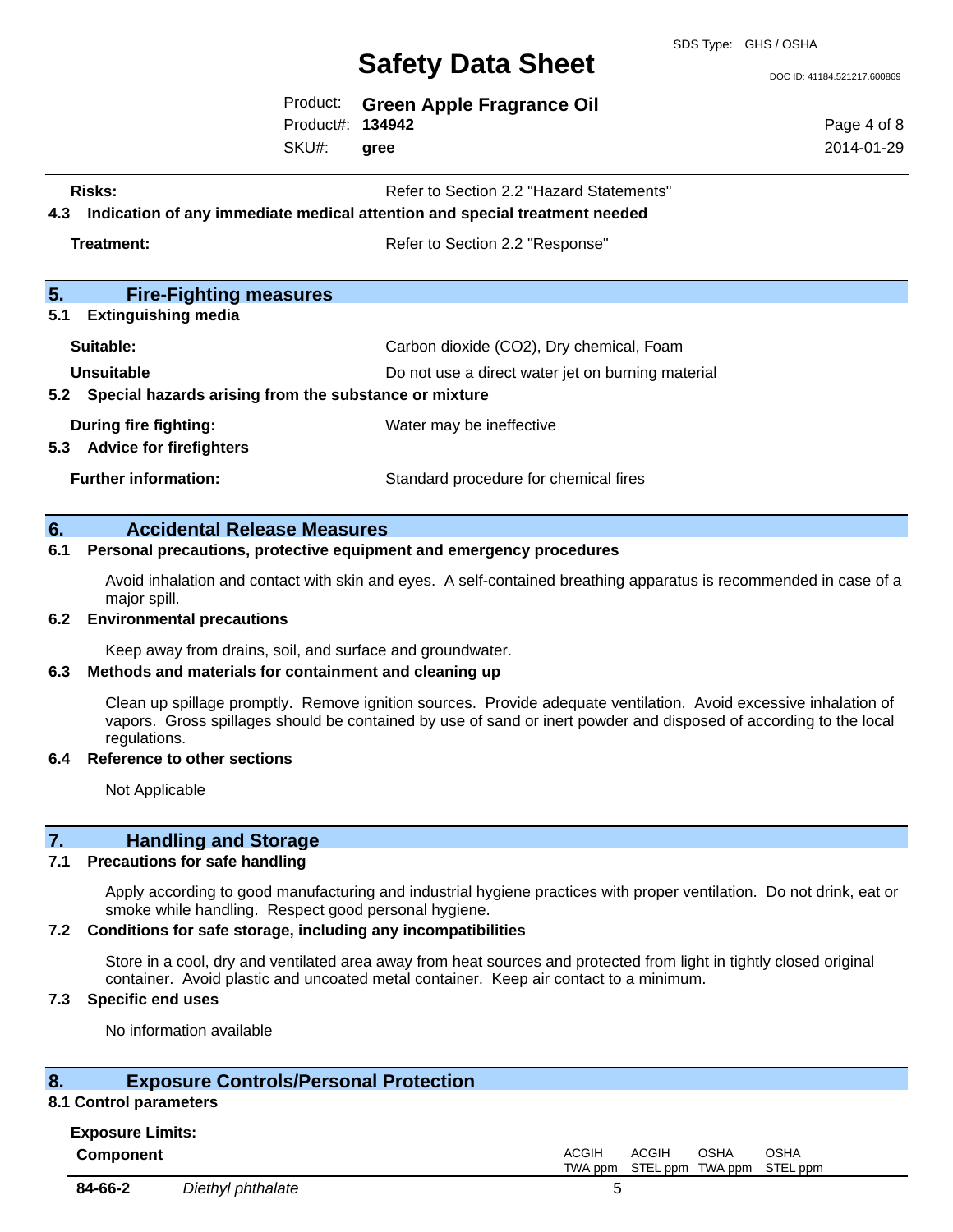DOC ID: 41184.521217.600869

|                                                                                                                                                             |                | Product:<br>Product#: 134942<br>SKU#: | <b>Green Apple Fragrance Oil</b><br>gree                                                      | Page 5 of 8<br>2014-01-29 |
|-------------------------------------------------------------------------------------------------------------------------------------------------------------|----------------|---------------------------------------|-----------------------------------------------------------------------------------------------|---------------------------|
|                                                                                                                                                             |                |                                       |                                                                                               |                           |
| 140-11-4                                                                                                                                                    | Benzyl acetate |                                       | 10                                                                                            |                           |
| <b>Butylated hydroxytoluene</b><br>2<br>128-37-0                                                                                                            |                |                                       |                                                                                               |                           |
| <b>Engineering Controls:</b>                                                                                                                                |                |                                       | Use local exhaust as needed.                                                                  |                           |
| 8.2 Exposure controls - Personal protective equipment                                                                                                       |                |                                       |                                                                                               |                           |
| Tightly sealed goggles, face shield, or safety glasses with brow guards and side shields, etc.<br>Eye protection:<br>as may be appropriate for the exposure |                |                                       |                                                                                               |                           |
| <b>Respiratory protection:</b>                                                                                                                              |                |                                       | Avoid excessive inhalation of concentrated vapors. Apply local ventilation where appropriate. |                           |
| <b>Skin protection:</b><br>Avoid Skin contact. Use chemically resistant gloves as needed.                                                                   |                |                                       |                                                                                               |                           |

# **9. Physical and Chemical Properties**

# **9.1 Information on basic physical and chemical properties**

| Appearance:                  | <b>Conforms to Standard</b> |
|------------------------------|-----------------------------|
| Odor:                        | Conforms to Standard        |
| Color:                       | Colorless to Pale Yellow    |
| <b>Viscosity:</b>            | Liquid                      |
| <b>Freezing Point:</b>       | Not determined              |
| <b>Boiling Point:</b>        | Not determined              |
| <b>Melting Point:</b>        | Not determined              |
| <b>Flashpoint:</b>           | >200 F (93.33 C)            |
| <b>Auto flammability:</b>    | Not determined              |
| <b>Explosive Properties:</b> | None Expected               |
| <b>Oxidizing properties:</b> | None Expected               |
| Vapor Pressure (mmHg@20 C):  | 0.1072                      |
| %VOC:                        | 14.7                        |
| Specific Gravity @ 25 C:     | 0.9965                      |
| Density @ 25 C:              | 0.9935                      |
| Refractive Index @ 25 C:     | 1.4760                      |
| Soluble in:                  | Oil                         |

# **10. Stability and Reactivity**

| 10.1 Reactivity                         | None                                               |
|-----------------------------------------|----------------------------------------------------|
| <b>10.2 Chemical stability</b>          | Stable                                             |
| 10.3 Possibility of hazardous reactions | None known                                         |
| <b>10.4 Conditions to avoid</b>         | None known                                         |
| 10.5 Incompatible materials             | Strong oxidizing agents, strong acids, and alkalis |
| 10.6 Hazardous decomposition products   | None known                                         |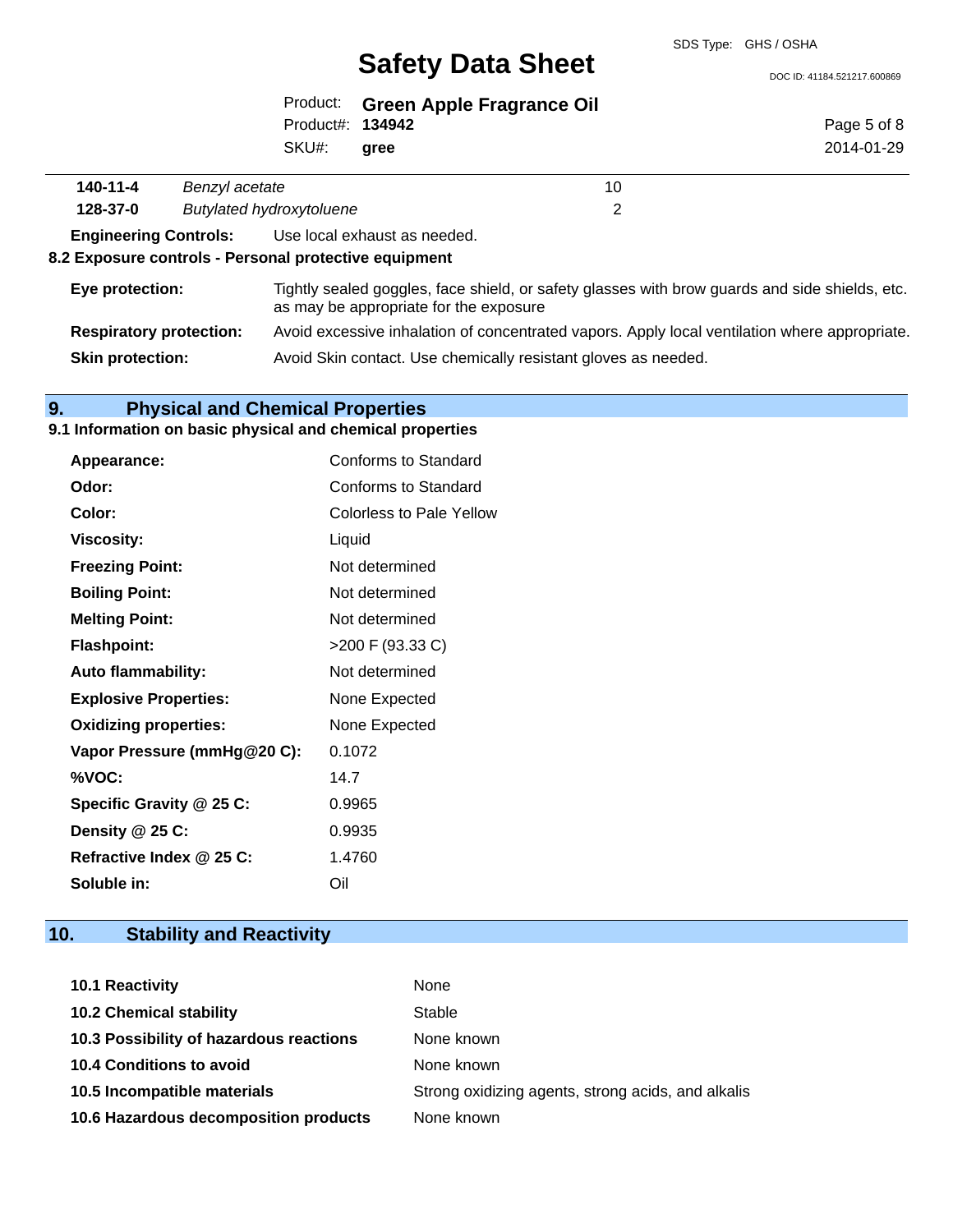DOC ID: 41184.521217.600869

# Product: **Green Apple Fragrance Oil** Product#: **134942**

SKU#: **gree**

**11. Toxicological Information**

Page 6 of 8 2014-01-29

| .                                                  |                                                          |
|----------------------------------------------------|----------------------------------------------------------|
| <b>11.1 Toxicological Effects</b>                  |                                                          |
| <b>Acute toxicity - Oral</b>                       | (LD50: 2,298.85) May be harmful if swallowed             |
| <b>Acute toxicity - Dermal</b>                     | (LD50: 3,225.57) May be harmful in contact with skin     |
| <b>Acute toxicity - Inhalation</b>                 | (LC50: 9.73) Toxic if inhaled                            |
| <b>Skin corrosion / irritation</b>                 | Causes skin irritation                                   |
| Serious eye damage / irritation                    | Causes serious eye irritation                            |
| <b>Respiratory sensitization</b>                   | Not classified - the classification criteria are not met |
| <b>Skin sensitization</b>                          | May cause an allergic skin reaction                      |
| <b>Germ cell mutagenicity</b>                      | Not classified - the classification criteria are not met |
| Carcinogenicity                                    | Not classified - the classification criteria are not met |
| <b>Reproductive toxicity</b>                       | Not classified - the classification criteria are not met |
| Specific target organ toxicity - single exposure   | Not classified - the classification criteria are not met |
| Specific target organ toxicity - repeated exposure | Not classified - the classification criteria are not met |
| <b>Aspiration hazard</b>                           | Not classified - the classification criteria are not met |
|                                                    |                                                          |

| 12.                                | <b>Ecological Information</b>      |                                                 |  |  |
|------------------------------------|------------------------------------|-------------------------------------------------|--|--|
| 12.1 Toxicity                      |                                    |                                                 |  |  |
|                                    | <b>Acute acquatic toxicity</b>     |                                                 |  |  |
| <b>Chronic acquatic toxicity</b>   |                                    | Toxic to aquatic life with long lasting effects |  |  |
| <b>Toxicity Data on soil</b>       |                                    | no data available                               |  |  |
| <b>Toxicity on other organisms</b> |                                    | no data available                               |  |  |
|                                    | 12.2 Persistence and degradability | no data available                               |  |  |
|                                    | 12.3 Bioaccumulative potential     | no data available                               |  |  |
|                                    | 12.4 Mobility in soil              | no data available                               |  |  |
| 12.5 Other adverse effects         |                                    | no data available                               |  |  |
|                                    |                                    |                                                 |  |  |

# **13. Disposal Conditions**

## **13.1 Waste treatment methods**

Do not allow product to reach sewage systems. Dispose of in accordance with all local and national regulations. Send to a licensed waste management company.The product should not be allowed to enter drains, water courses or the soil. Do not contaminate ponds, waterways or ditches with chemical or used container.

# **14. Transport Information**

Chemicals NOI

**Regulator Class Pack Group Sub Risk UN-nr. U.S. DOT (Non-Bulk)** Not Regulated - Not Dangerous Goods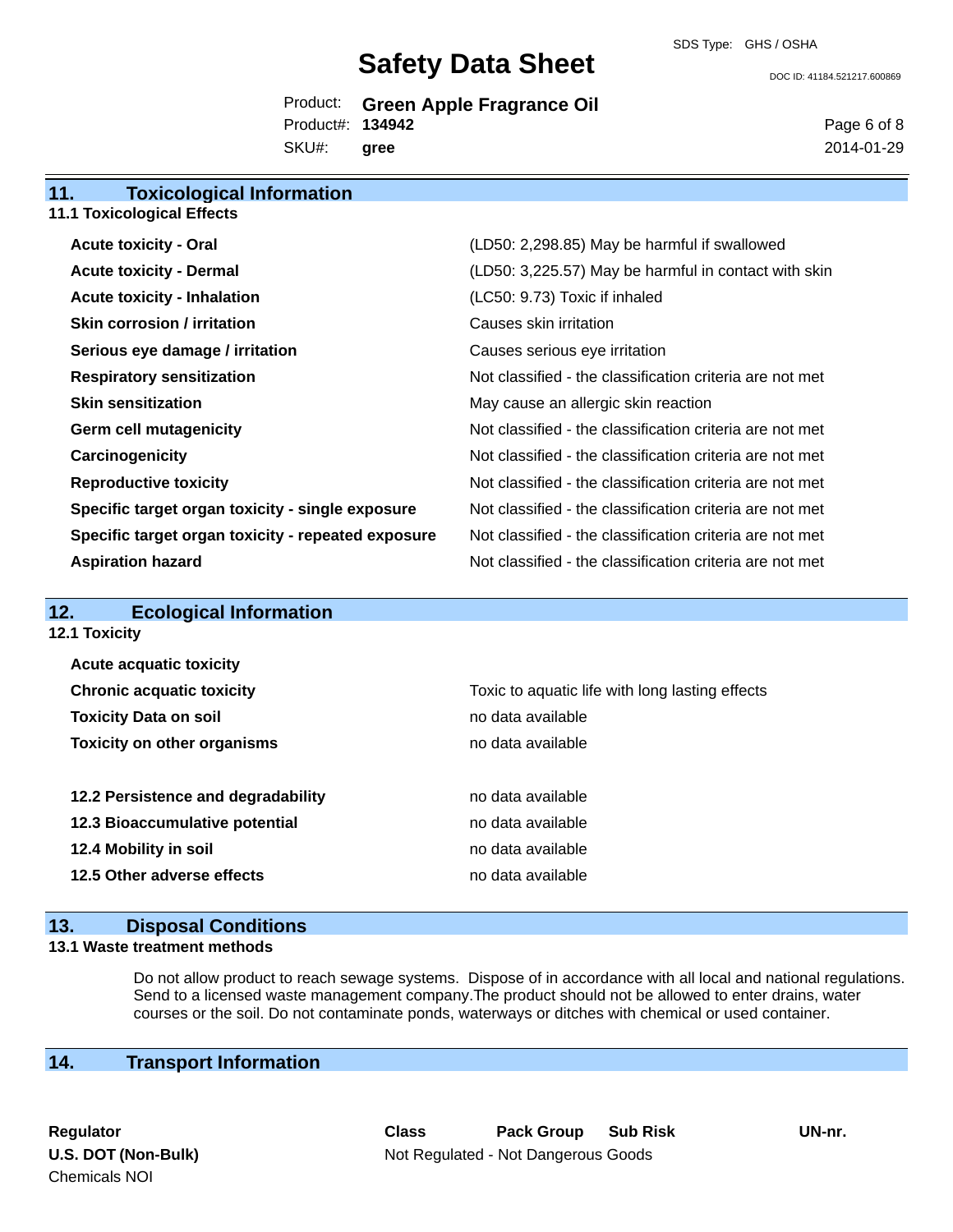DOC ID: 41184.521217.600869

|                                                                         | Product:<br>Product#:<br>SKU#: | 134942<br>gree | <b>Green Apple Fragrance Oil</b> | Page 7 of 8<br>2014-01-29 |
|-------------------------------------------------------------------------|--------------------------------|----------------|----------------------------------|---------------------------|
| <b>ADR/RID (International Road/Rail)</b>                                |                                |                |                                  |                           |
| <b>Environmentally Hazardous</b><br>Liquid, n.o.s.                      | Substance.                     | 9              | $\mathbf{III}$                   | <b>UN3082</b>             |
| <b>IATA (Air Cargo)</b>                                                 |                                |                |                                  |                           |
| <b>Environmentally Hazardous</b><br>Liquid, n.o.s.<br><b>IMDG (Sea)</b> | Substance.                     | 9              | $\mathbf{III}$                   | <b>UN3082</b>             |
|                                                                         | Substance.                     | 9              | $\mathbf{III}$                   | <b>UN3082</b>             |
| <b>Environmentally Hazardous</b><br>Liquid, n.o.s.                      |                                |                |                                  |                           |

| 15.                                        | <b>Regulatory Information</b> |                                                              |
|--------------------------------------------|-------------------------------|--------------------------------------------------------------|
| <b>U.S. Federal Regulations:</b>           |                               |                                                              |
| <b>TSCA (Toxic Substance Control Act):</b> |                               | All components of the substance/mixture are listed or exempt |
| 40 CFR(EPCRA, SARA, CERCLA and CAA)        |                               | This product contains the following components:              |
| 84-66-2                                    | 201-550-6 20 - 30 %           | Diethyl phthalate                                            |
| <b>U.S. State Regulations:</b>             |                               |                                                              |
| <b>California Proposition 65 Warning</b>   |                               | No Warning required                                          |
| <b>Canadian Regulations:</b>               |                               |                                                              |
| <b>DSL / NDSL</b>                          |                               | 100.00% of the components are listed or exempt.              |
|                                            |                               |                                                              |

# **16. Other Information**

#### **GHS H-Statements referred to under section 3**

H227 : Combustible liquid H301 : Toxic if swallowed H302 : Harmful if swallowed H303 : May be harmful if swallowed H311 : Toxic in contact with skin History Muslim H315 : Causes skin irritation H316 : Causes mild skin irritation **H317** : May cause an allergic skin reaction H319 : Causes serious eye irritation H331 : Toxic if inhaled H410 : Very toxic to aquatic life with long lasting effects H411 : Toxic to aquatic life with long lasting effects H412 : Harmful to aquatic life with long lasting effects

## **Total Fractional Values**

- (7.74) Aquatic Acute Toxicity, Category 2 (1.05) Skin Corrosion/Irritation, Category 2
- 
- (5.25) Aquatic Chronic Toxicity, Category 2

## **Department issuing data sheet:**

#### **Department E-mail address:**

(TFV) Risk (TFV) Risk

- 
- (1.59) Sensitization, Skin, Category 1B (2.04) Eye Damage/Eye Irritation, Category 2A